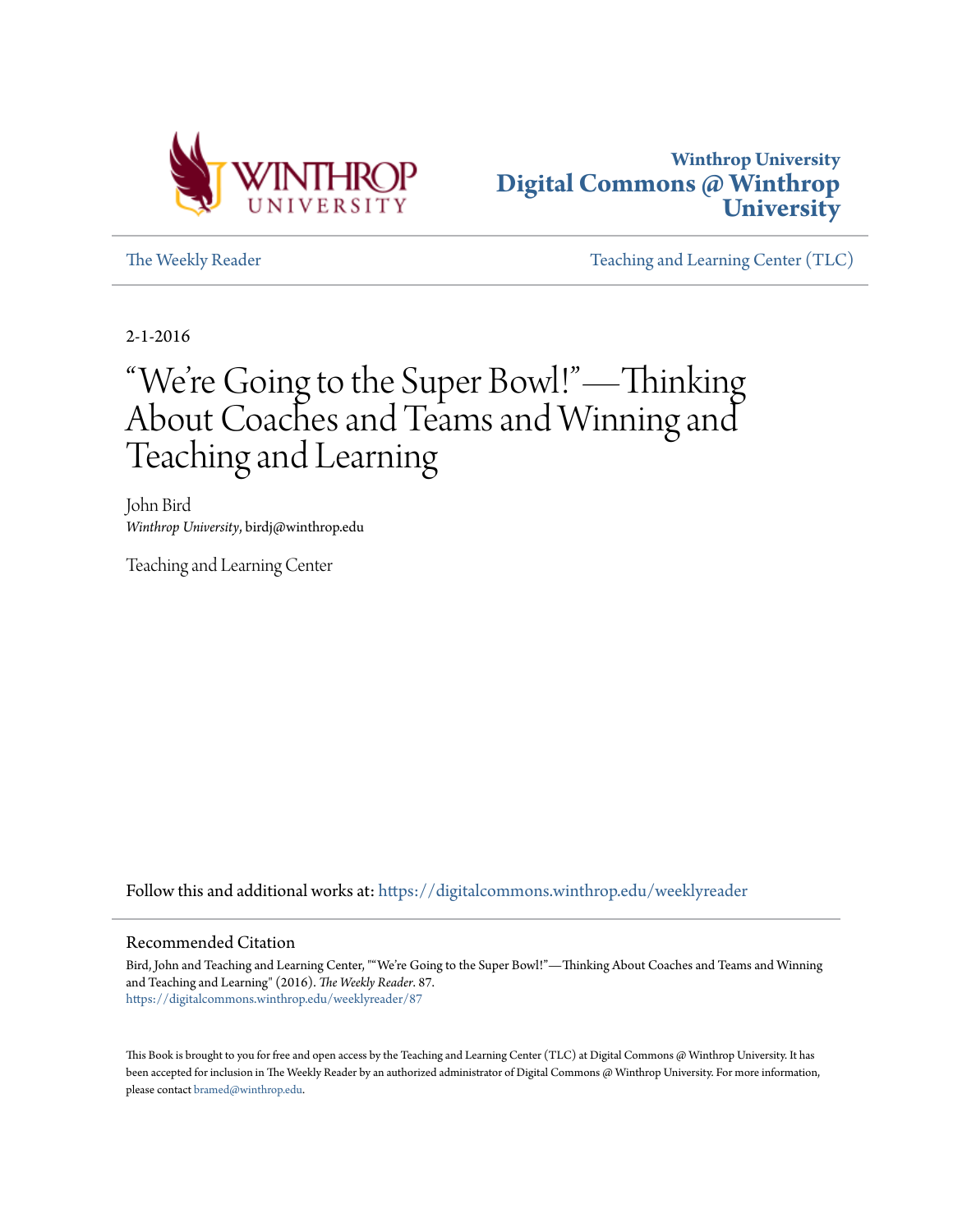**February 1, 2016**

# February 1, 2016 The Weekly Reader

# UpComing **Sessions**

FERPA Training 2/3

Faculty-Led Study Abroad 2/5

#### Employee

**Performance** Management System 2/5, 2/10, 2/19, 2/26, 3/4, 3/11

**Blackboard** Training, various topics and times Register at:

Dr. John Bird Professor, Department of English Bancroft Hall 260 (803) 323-3679

Director, Teaching & Learning Center Dinkins Hall 233 (803) 323-2447

EMAIL: [birdj@winthrop.edu](mailto:birdj@winthrop.edu) *Teaching and Learning Center, Winthrop University, Rock Hill, SC*

# "We're Going to the Super Bowl!"— Thinking About Coaches and Teams and Winning and Teaching and Learning

I was at the NFC Championship Game between the Carolina Panthers and the Arizona Cardinals on January 24. It was an amazing, even a magical night. I have been at almost every Panther game since 1998, and this one was easily the most exciting. My fellow fans in the lower-level end zone stood for the entire game, cheering raucously, especially loud when Arizona had the ball.

In the fourth quarter, when Luke Kuechly (Luuuuuke!) intercepted a Carson Palmer pass and ran it in for a touchdown right in front of where we stood, I thought the stadium was going to explode. And then something happened. All at once, all of us realized something, and we all started saying it to each other:

"We're going to the Super Bowl! We're going to the Super Bowl!"

I know the Panthers already had a good lead even before Luke's play, but nobody would allow the thought to become a

certainty, given the lead that shrank the week before against the Seahawks, not to mention in several regular season games, but at that moment, we all knew.

Strangers were hugging each other, and I saw several fans crying in happiness. "We're going to the Super Bowl!"

I have sat through the good times, and even more, through the bad times. I was at every game in 2001, the 1-15 season, which was merely the worst of several very forgettable years. This particular Sunday night was the best of the best so far.

It is a bit trite to think about a class in terms of a team sport, but trite or not, the comparison can give us some good lessons. If my class is a team, then I am the coach. What kind of coach am I? Am I a good coach or a bad coach?

When I think about the bad coaches I have had or I have seen, I think about their characteristics. There is the angry coach who flies off the handle over even trivial mistakes, yelling at and berating his or her players, throwing things, going into tantrums. There is the stern disciplinarian, stern to an extreme, so rigid with rules that the rules begin to rule, robbing the team of its personality and its humanity, robbing the game of its fun.

At the other extreme is the lax coach who has no rules and lets the players run the team—and run him. There is the coach who plays favorites, who is uneven in her treatment of the players. The star players can do no wrong, while the lesser players are ignored.

There is the incompetent coach, the coach who is way over his head and really doesn't know his sport, doesn't know how to set up a team, doesn't know how to deal with people. There is the coach who is past her time, who once was at the top of the game, but now has let the game evolve beyond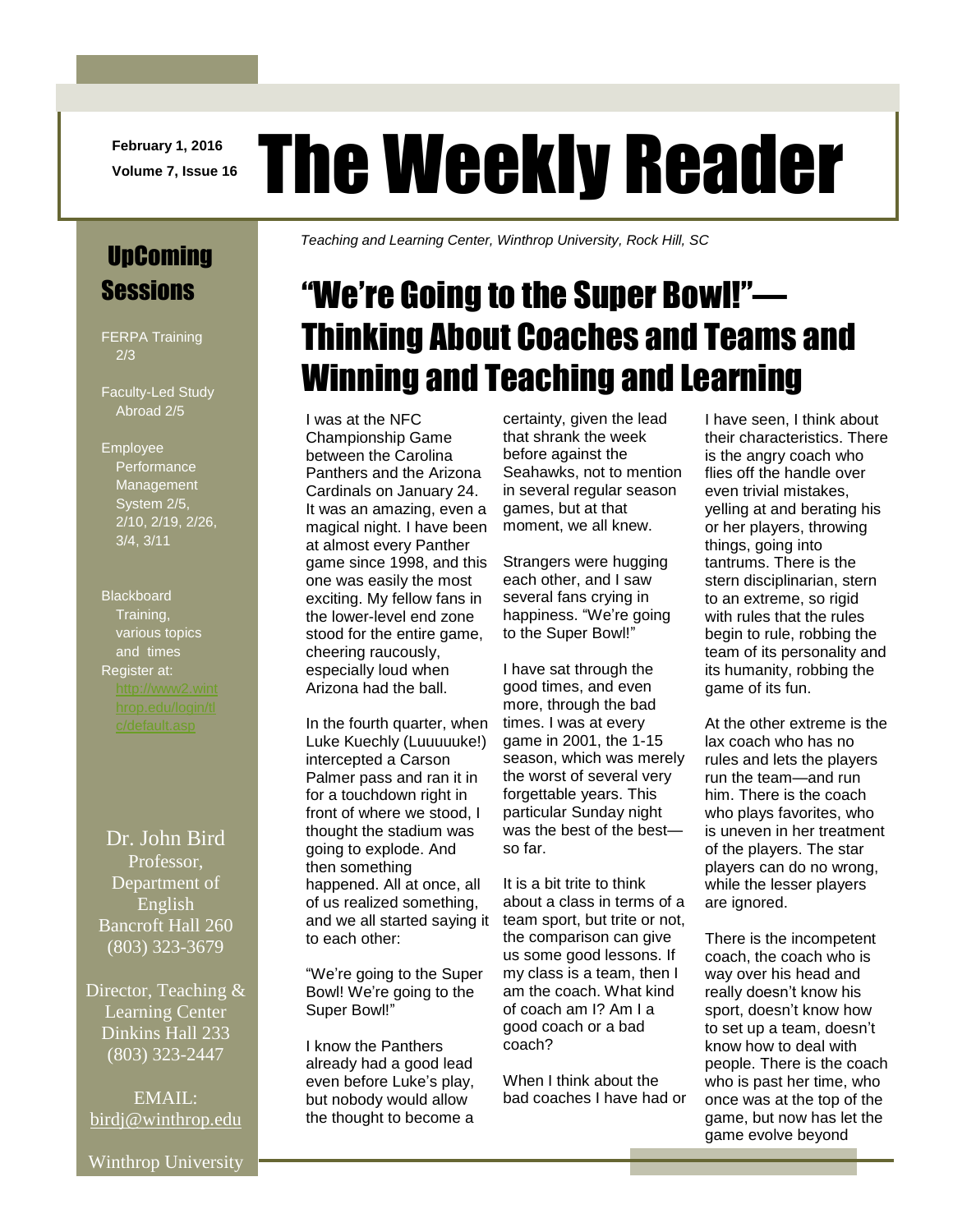"*What are the characteristics of a good coach? The good coaches I have known challenge their players, but they also nurture them. They are able to set up a clear plan and establish clear rules, but they know when to change the plan to adapt to changing circumstances, and they know when a rule has to be applied flexibly. They look to the good of the whole team, but they also deal with each player individually, from the star player to the bench warmer."*



## Continued from page 1

her—she was great 20 years ago, but now she is a dinosaur.

#### What are the

characteristics of a good coach? The good coaches I have known challenge their players, but they also nurture them. They are able to set up a clear plan and establish clear rules, but they know when to change the plan to adapt to changing circumstances, and they know when a rule has to be applied flexibly. They look to the good of the whole team, but they also deal with each player individually, from the star player to the bench warmer.

Good coaches know their sport well, its history, its structure, its skills, and they know how to communicate that effectively to their players. Good coaches establish a clear and workable system, but they also innovate, finding new ways to deal with a changing and evolving sport. Good coaches inspire their teams, season after season, year after year, pushing each new group to be the best they can be. Win or lose, champions or not, good coaches enjoy the process of helping young people grow and learn. .

Good coaches are not

necessarily born that way. Ron Rivera, the head coach of the Carolina Panthers, struggled in his first two seasons. He was widely considered to be on the chopping block early on, and many other NFL teams would have fired him. The Panthers stuck with him, and he went on to win NFL Coach of the Year for the 2013 season. He is likely to win that award again this year.

Dean Smith was burned in effigy in Chapel Hill in his fourth year as North Carolina's basketball coach. (He knew the dummy the students had hung up was him because of the dummy's big nose.) Dean Smith went on to become one of the greatest coaches of all time, in any sport. (When I thought of the attributes of a good coach, many of them came from my admiration for Coach Smith.)

And then there is the team. No matter how good the coach is, the team is the one who plays the game. The coach can't be the quarterback, the coach can't shoot free throws, the coach can't be a defender. (Although sometimes we as coaches/teachers make the mistake of trying to be the coach, the quarterback, the running back, the wide receivers,

and the offensive line., all at the same time. Doesn't work very well!)

My best classes have not necessarily been the smartest ones, but the ones who worked well together, who operated truly as a team. I put the structure in place, but it was the students who pulled together and made the class a good team.

I applied the analogy to a college class, but it applies to more that we do in a university. The university itself is a team, with the president as coach, the administration, faculty, and staff as the team. Our individual colleges are teams, as are our departments, academic and otherwise. Many of us are coaches in those regards, and all of us are team members, on a variety of teams.

We play the game, year after year. We don't literally go to the playoffs, we don't win championships, but we play the game. Do we play it as well as we can? Do we continue to grow and strive? When it is our place to be the coach, are we the best coach we can be?